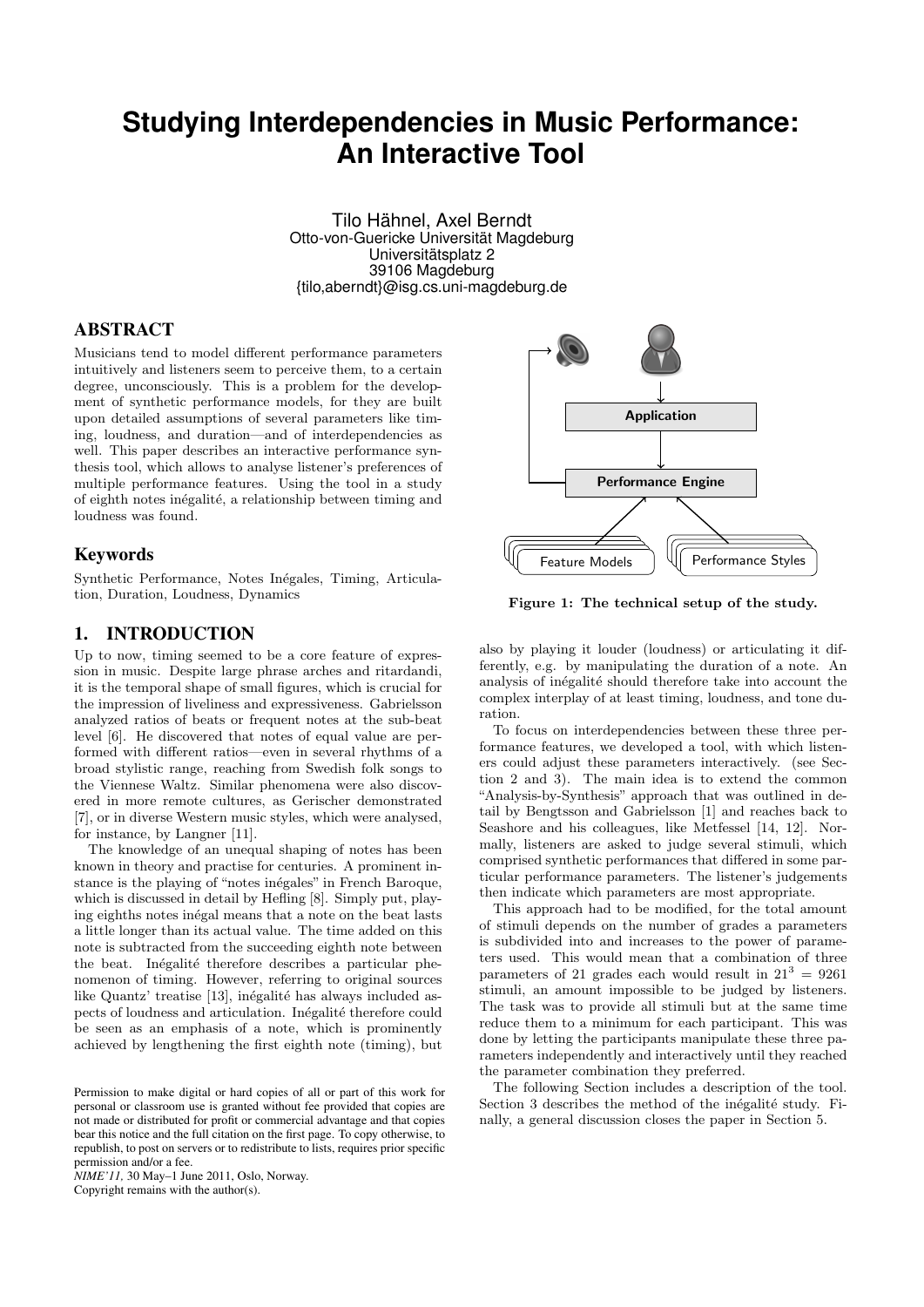

Figure 2: First bars of the Polonoise taken from the overture in d-major "La Gaillarde" TWV 55:D13 for strings & b.c., composed by G. P. Telemann.

#### 2. TECHNICAL SETUP

We have developed a performance rendering engine that allows to create expressive music performances based on a high-level description language (XML-based). Different performances can be described and are stored as performance styles. These are rendered into expressive MIDI sequences. The performance engine furthermore allows to interactively change over to another performance style while the music plays. It automatically creates musically plausible seamless transitions by simulating the reactions of musicians with an agent-based approach [2]. This allows any application to interactively control the music performance just like in the case of the study described in this paper. The participants had to explore a domain of possibilities and choose the location that matches their preferences. The setup is shown in Figure 1.

Formally, expressive performance can be regarded as a series of transformations that is applied to a musical composition. We distinguish three categories:

- where the composition is defined in, onto physical time Timing defines the mapping from symbolic time, which is (usually in milliseconds). It combines several layers of timing features, i.e., tempo (macro timing), rubato (self-compensating micro deviations), asynchrony (between parts in a polyphonic setting), and random imprecision. [3, 4]
- Dynamics sets the loudness of each musical event. It incorporates a macro layer that defines the basic loudness function of the musical piece, and two micro layers that introduce fine deviations to the basic loudness. Micro dynamics features are metrical accentuations and articulations (only the loudness aspect of the latter). [5]
- Articulation deals with the way each musical event (note) is played. Articulation instructions affect the loudness, duration and timbre of the notes to be articulated. [9, 10]

We have developed mathematical models to describe, analyze, and synthesize these features. Their flexible parameterization allows for a huge bandwidth of characteristics, including those that could be observed with human musicians, and even atypical ones that are more of theoretical interest. Most models do even allow to define new instances, e.g., new articulations, accentuation schemes, and rubato patterns. This flexibility and full control over any performance detail, even the most subtle, makes our performance engine a very useful tool especially for musicological and psychological experiments and studies.



Figure 3: Instructions for the modification of eighth notes occurring on the beat.

### 3. METHODOLOGY

Timing, loudness, and duration were tested by the use of a four bar phrase taken from a Polonoise by G. P. Telemann (see Figure 2).

Two tests were carried out, first a separate parameter test and then a combined parameter test. In the first test the parameters were analysed separately. The participants were asked to modify the performance of eighth notes labelled in a score (as shown in Figure 2) of the stimulus, which was presented in a loop. The eighth notes on the beat  $( \Box \text{ in }$ Figure 2) were emphasized by pressing an Arrow-Up key. A decrease of this emphasis or even an emphasis of the eighths between the beats ( $\triangle$  in Figure 2) was set by pressing the Arrow-Down key. At the limit of the parameter spectrum a beep signalled that no further modification was possible in that direction.

The first test consisted of two tasks: First, the participants were asked to identify the parameter they set. Then they had to tune the relation of the eighths as they supposed to sound best and confirm with the Enter-key. All participants only saw the score including the squares and triangles as shown in Figure 2 and therefore depended completely on an auditive feedback.

In the second test the same stimulus was presented. The participants now had the opportunity to tune all three parameters independently at the same time. As Figure 3 shows, all parameters were set by an array of six controlkeys above the arrow keys, which were labelled with up and down arrows in red, black and blue.

#### 3.1 Feature Manipulation

Our performance engine implements two output modes, a standard MIDI mode and further functionalities for the output over the software sampler Vienna Instruments that utilizes some its advanced possibilities in controlling certain tone parameters. In this study, however, we applied the software *VSampler 3* that runs smoothly on laptops, allowing for more flexibility and mobility.

Via the study application the participants of the study had control over certain parameters that influence the timing (rubato), dynamics (metrical accentuation), and articulation (tone duration). The interface is shown schematically in figure 3. The parameter space was discretized into 21 steps (controller states) reaching from -10 (minimal setting) to 10 (maximal setting).

Rubato: Rubato is a timing distortion that is compensated within a certain timeframe. Hence, the basic tempo remains unchanged at 120 bpm. In this study the rubato frame was of the length of a quarter note and repeatedly applied over the whole musical piece. For each quarter note a swing-like distortion could be cre-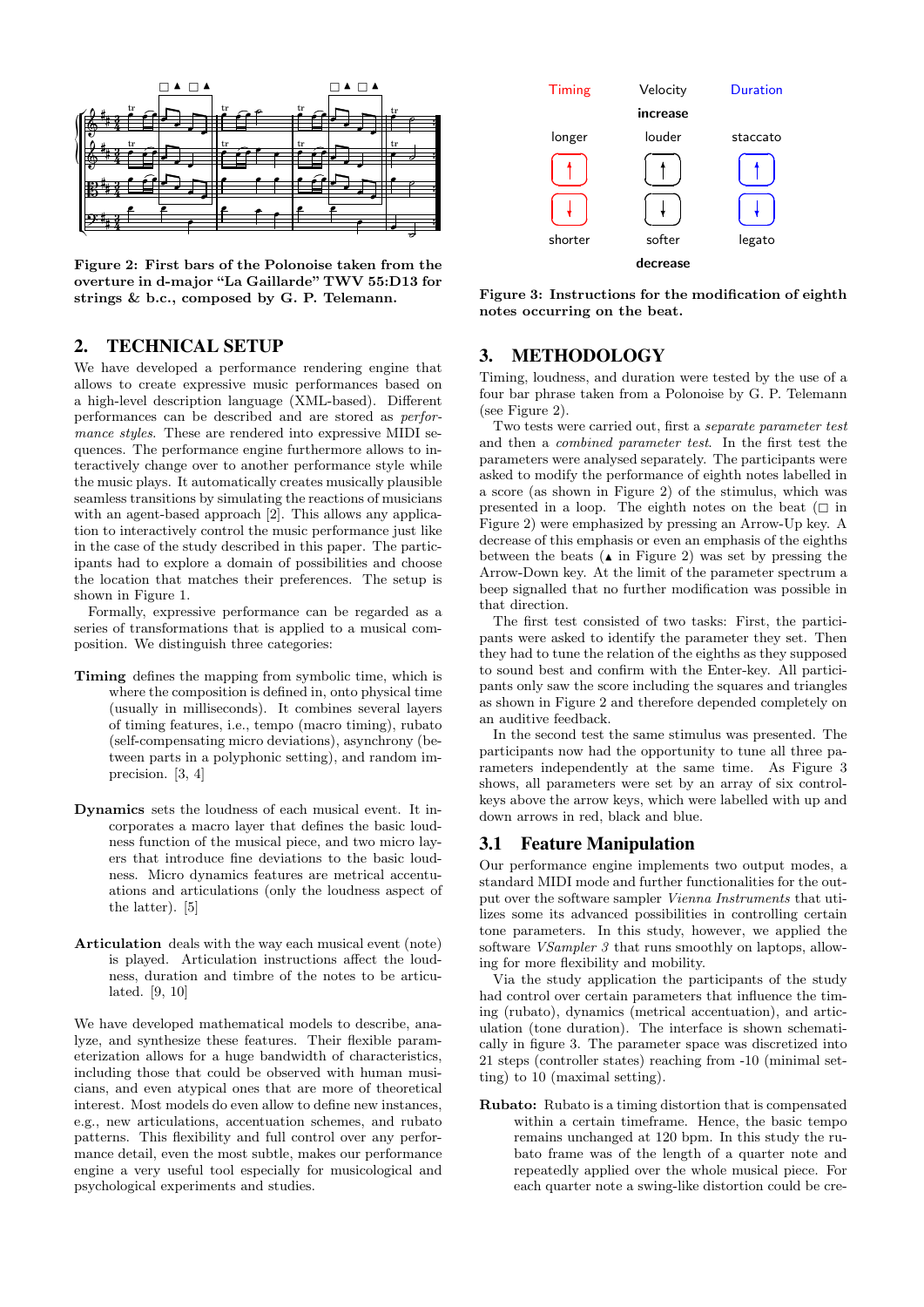

Figure 4: The accentuation scheme could interactively be scaled.

ated. This distortion is modelled by a potential function in the unity square. The timing relation between first and second eighth is:

$$
\left( (0.5^i) \, 0.98 : (1 - 0.5^i) \, 0.98 \right) \quad | \quad i \in [0.4, 1.6]
$$

The timing controls enabled the probands to set the parameter i. Values between  $10 \rightarrow (i = 0.4)$  and  $-10 \rightarrow (i = 1.6)$  were linearly interpolated.

- Metrical Accentuation: On the level of micro-dynamics an accentuation scheme was defined (see figure 4) and applied to each measure. The participants were able to set its intensity, that is the loudness scale of the scheme, ranging -60 up to 60 MIDI velocity units. The possible settings reached from 10 to -10, whereas 10 created a pianissimo for the softest and a fortissimo for the strongest accentuations (a range of 107 MIDI velocity units) and -10 caused a likewise pronounced but inverted accentuation scheme.
- Articulation: The probands could set the durations of the notes from legato to a very short staccato. This cause either a very cantabile or a rhythmically pronounced performance. However, the behaviour of articulation settings was even more complex. The duration of each second eighth note under a quarter beat decreased faster than the first so that the emphatic relation between both shifts accordingly. Three sampling points were defined (see the following table) and linearly interpolated.

| controller state | Duration of |                       |
|------------------|-------------|-----------------------|
|                  |             | 1st eighth 2nd eighth |
| 10               | 0.35        | 0.2                   |
| 0                | 0.7         | 0.4                   |
| $-10$            | 1.0         | 1.0                   |

In the separate parameter test the controllers were randomly initialized at the extremes, i.e. -10 or 10, whereas, in the combined parameter test the initialization was random over the full parameter space. Positive controller settings created plausible features that could also be observed within human performances. With regard to metrical accentuation and rubato, the negative settings created implausible performances.

All interactions were logged, as well as the test duration and the initial and final controller settings that the participants approved. This allows insights into how the users explored the search space and how long they listened to certain settings until they made a decision and interaction.



Figure 5: Results of separate tuning. Values tuned by participants identifying parameters correctly (gray bars) compared to others (=black bars).

#### 3.2 Participants

The participants comprised 36 western socialized adults, including 21 women and 15 men, 10 professional musicians specialized in Baroque performance, 16 with a degree in music, musicology, music pedagogy, church music or similar, and 20 playing an instrument for more than ten years.

#### 4. RESULTS

The answers given in the identification task were collected and manually classified as correct, ambivalent, or incorrect. A correct answer had to be unambiguous. This was a problem regarding the differentiation between timing and duration, for the term "length" is ambivalent.

Unfortunately, the distribution of controller values from the second task was not normal. A possible reason was that obviously some participants did not use a spectrum large enough to get an impression of the possibilities they had (it was also hardly possible to identify the parameter if it had not been modified to a certain degree). Therefore, data were excluded when the modification range during the test was below seven (regardless of the final value). This was the case for two samples—the remaining samples showed a normal distribution.

No influence of expertise on the parameter identification or the adjustment was found, which might be caused by the small amount of professional musicians. However, the label "expert" was restricted to the individual musical background. But those identifying the parameters correctly or ambivalent differed to the remaining in the parameter adjustment: the variances of timing and loudness significantly decreased. As it turned out, the standard deviation  $sd$ for participants identifying loudness correctly or ambivalent was  $sd = 1.69$  compared to  $sd = 5.4$  for those who did not identify what they had modified (with a significance of  $p = 0.001$  in a Levine test). For timing these differences were smaller  $sd = 2.95$  in the correct group and  $sd = 5.53$ in the incorrect group) but still significant (with  $p = 0.026$ ) in a Levine test). The differences are plotted in Figure 5.

Generally, the difficulties the participants had were more pronounced than expected. Hence, 11 participants did not take part in the second test. The remaining 25 participants included all professional musicians. 19 participants of the second test played an instrument for more than ten years and 15 had a degree in a music related subject.

A correlation analysis uncovered a highly significant negative correlation between timing and loudness (with  $r =$  $-0.653$  and  $p = 0.001$ . The plot in Figure 6 shows every sample pair of timing and loudness values, and a regression line to illustrate the correlation. In contrast, duration was correlated neither with timing nor with loudness. Neither